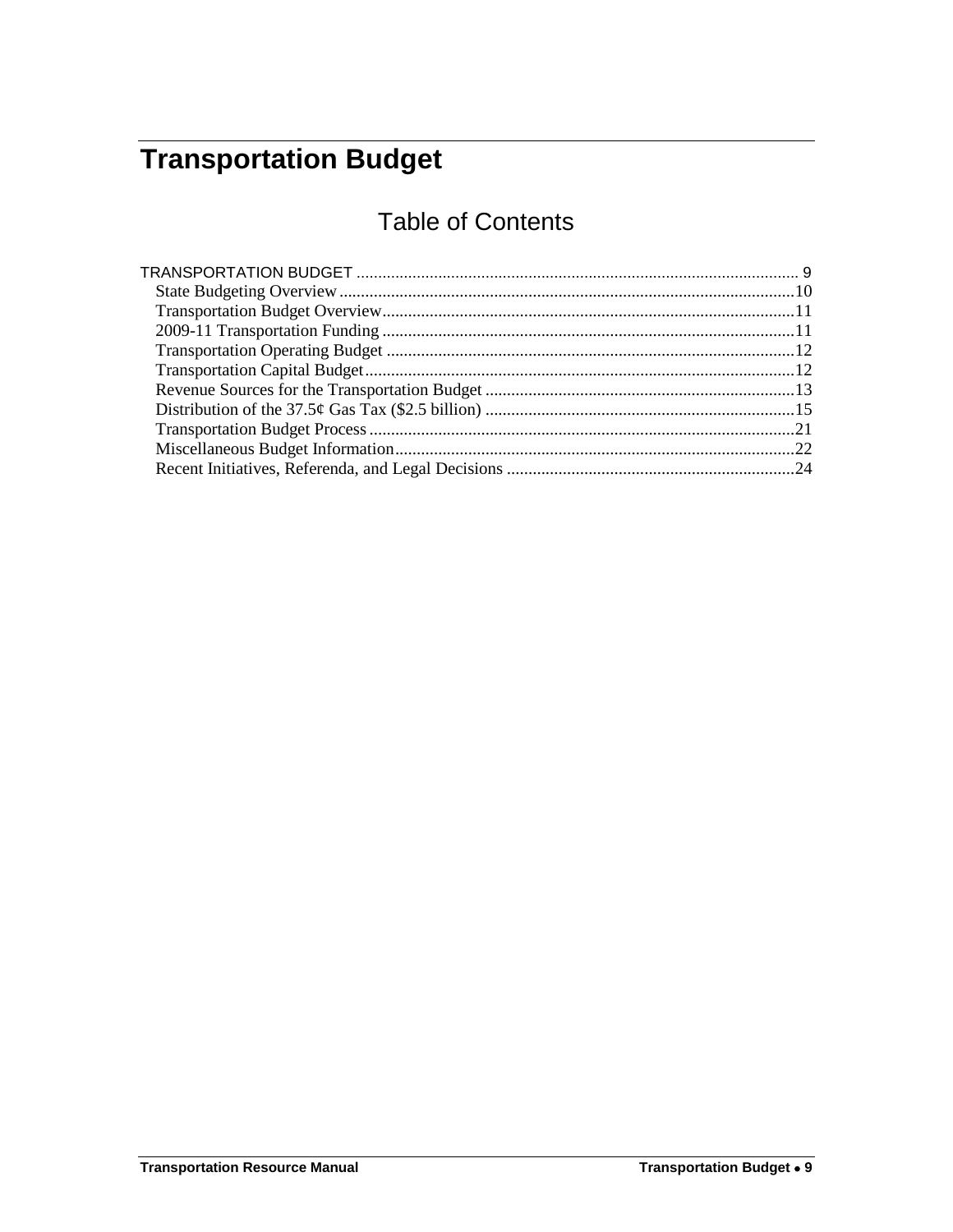# **State Budgeting Overview**

<span id="page-1-0"></span>The Legislature makes its biennial appropriations in three budget bills.

#### **OPERATING BUDGET**

#### Purpose:

- Pays for the day-to-day operating expenses of state government, including the expenses of state agencies, colleges and universities, public schools, and other state programs.
- The General Fund portion of the operating budget pays the principle and interest on bonds sold to finance the capital budget.

Source:

- About half of the operating budget is financed through the State General Fund. The General Fund receives its revenues from retail sales tax (48%), business and occupation tax (19%), and property taxes (13%).
- The remainder of the operating budget comes from use taxes, real estate excise taxes, public utility taxes, and from federal and other funding sources.

### **CAPITAL BUDGET**

#### Purpose:

- Pays for the acquisition and maintenance of state buildings, public schools, higher education facilities, prisons, public lands, parks, and other capital facilities.
- The capital budget often includes reappropriations for projects funded in a prior biennium but not fully completed within that timeframe.

Source:

- About half of the capital budget is financed by state-issued bonds. The debt service on the bonds is paid primarily by the operating budget. Debt service is limited by the State Constitution to no more than 9% of general state revenues.
- The remainder of the capital budget is financed from dedicated accounts, trust revenue, and other state funding sources.

### **TRANSPORTATION BUDGET**

#### Purpose:

 Pays for transportation operating and capital costs, such as maintaining, preserving, and improving the highway system; operating ferries; motor vehicle registration; and enforcing traffic laws on the state highway system. For the 2009-11 biennium, capital program appropriations represent \$5.7 billion of the transportation budget, and operating programs total \$2.9 billion.

Source:

• The primary sources of funding for the 2009-11 transportation budget are bonds (29%), motor vehicle fuel tax (28%), federal funds (22%), license, permits and fees (10%), ferry fares (3%), and other sources.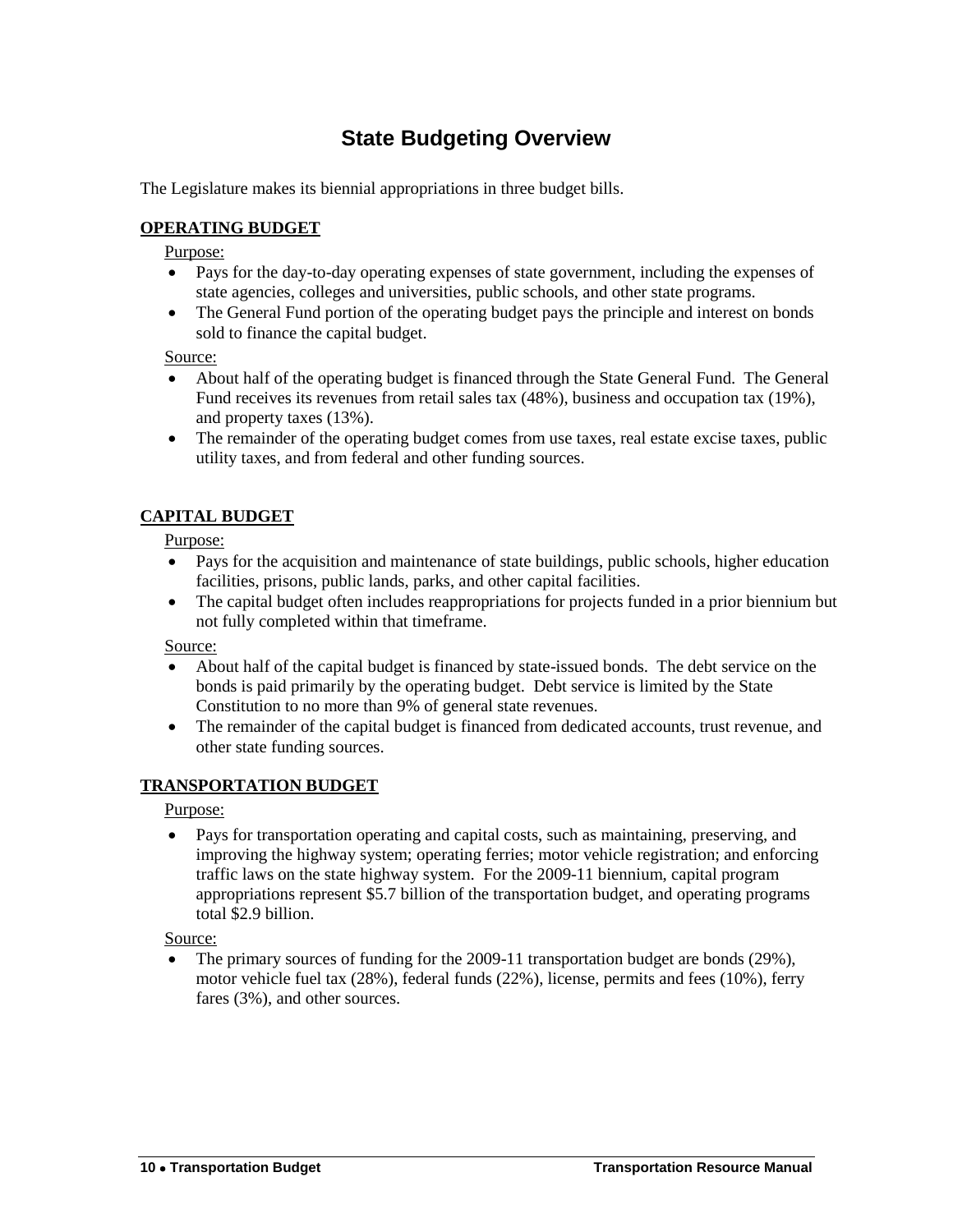# **Transportation Budget Overview**

<span id="page-2-0"></span>The transportation budget appropriates operating *and* capital funding to agencies that provide a wide variety of transportation functions and services. The major agencies include the Department of Transportation (WSDOT), the Department of Licensing (DOL), and the Washington State Patrol (WSP). Many smaller transportation agencies and committees are also funded through the transportation budget including the Transportation Improvement Board (TIB), County Road Administration Board (CRAB), Traffic Safety Commission, and the Joint Transportation Committee.

Total appropriations in the 2009-11 transportation budget, including the changes made in the 2010 Supplemental, are \$8.6 billion. Of that amount, 66% is for capital purposes and 34% is for operating purposes.

In the larger agencies, such as the Department of Transportation and the State Patrol, funding is appropriated by program. Programs are a defined set of activities within an agency. In cases where programs have both operating and capital elements, separate appropriations are made for the operating and capital components.

- Operating programs are the day-to-day expenses of running an agency or program including salaries, benefits, and goods and services such as supplies and fuel.
- Capital programs are projects that are longer lived including construction of roads, buildings, ferry terminals, and building or refurbishing vessels.

<span id="page-2-2"></span><span id="page-2-1"></span>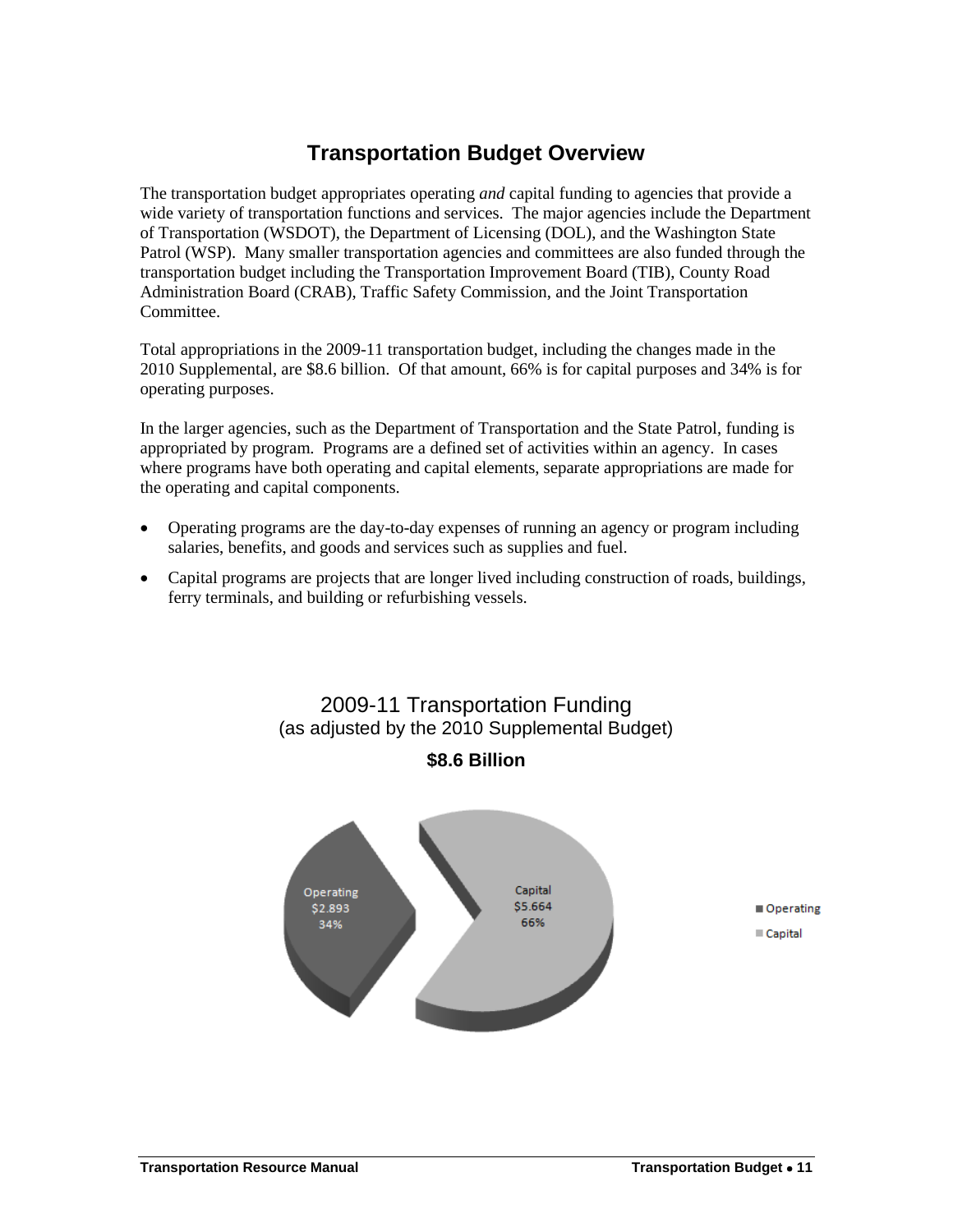# **Transportation Operating Budget**

Of the total transportation operating budget the major expenditure categories are shown below. Three-quarters of the operating budget is accounted for by five programs and agencies: payment of bond debt, the ferry system, Washington State Patrol, highway maintenance, and the Department of Licensing.

| <b>Agency/Program</b>                  | Dollars (1000s) | <b>Share of budget</b> |
|----------------------------------------|-----------------|------------------------|
| <b>Bond Retirement and Interest</b>    | \$824,465       | 29%                    |
| <b>DOT</b> - WA State Ferries          | \$425,922       | 15%                    |
| DOT - Highway Maintenance              | \$360,442       | 12%                    |
| <b>Washington State Patrol</b>         | \$352,446       | 12%                    |
| Department of Licensing                | \$236,082       | 8%                     |
| DOT - Public Transportation            | \$134,539       | 5%                     |
| DOT - Charges from Other Agencies      | \$88,292        | 3%                     |
| <b>DOT</b> - Information Technology    | \$74,604        | 3%                     |
| DOT - Toll Op & Maint-Op               | \$60,100        | 2%                     |
| <b>DOT-Traffic Operations</b>          | \$53,305        | 2%                     |
| DOT - Transpo Plan, Data & Research    | \$52,433        | 2%                     |
| DOT - Pgm Delivery Mgmt & Suppt        | \$47,656        | 2%                     |
| <b>WA Traffic Safety Commission</b>    | \$40,552        | 1%                     |
| DOT - Rail                             | \$37,371        | 1%                     |
| <b>DOT</b> - Transportation Management | \$29,733        | 1%                     |
| DOT - Facilities-Operating             | \$25,292        | 1%                     |
| DOT - Local Programs-Operating         | \$11,166        | 0.4%                   |
| <b>DOT</b> - Aviation                  | \$8,110         | 0.3%                   |

# **Transportation Capital Budget**

<span id="page-3-0"></span>Of the total transportation capital budget the major expenditure categories are shown below. The "mobility" category accounts for more than half of the transportation capital budget and includes congestion relief projects for vehicle mobility as well as projects for bike and pedestrian mobility. The "structures" category principally includes bridge preservation projects, while the "roadway" category principally includes paving and striping projects.

| Agency/Program                          | Dollars (1000s)          | Share of budget |
|-----------------------------------------|--------------------------|-----------------|
| DOT - Improvements - Mobility           | \$2,857,013              | 50%             |
| <b>DOT</b> - Preservation - Structures  | 362,388<br>S             | 6%              |
| DOT - Preservation - Roadway            | 345,996<br>S             | 6%              |
| DOT - Improvements - Safety             | 281,503<br>S             | 5%              |
| <b>WA State Ferries</b>                 | 306,150<br>$\mathcal{S}$ | 5%              |
| <b>Transportation Improvement Board</b> | 209,470<br>S             | 4%              |
| County Road Administration Board        | 105,448<br>\$            | 2%              |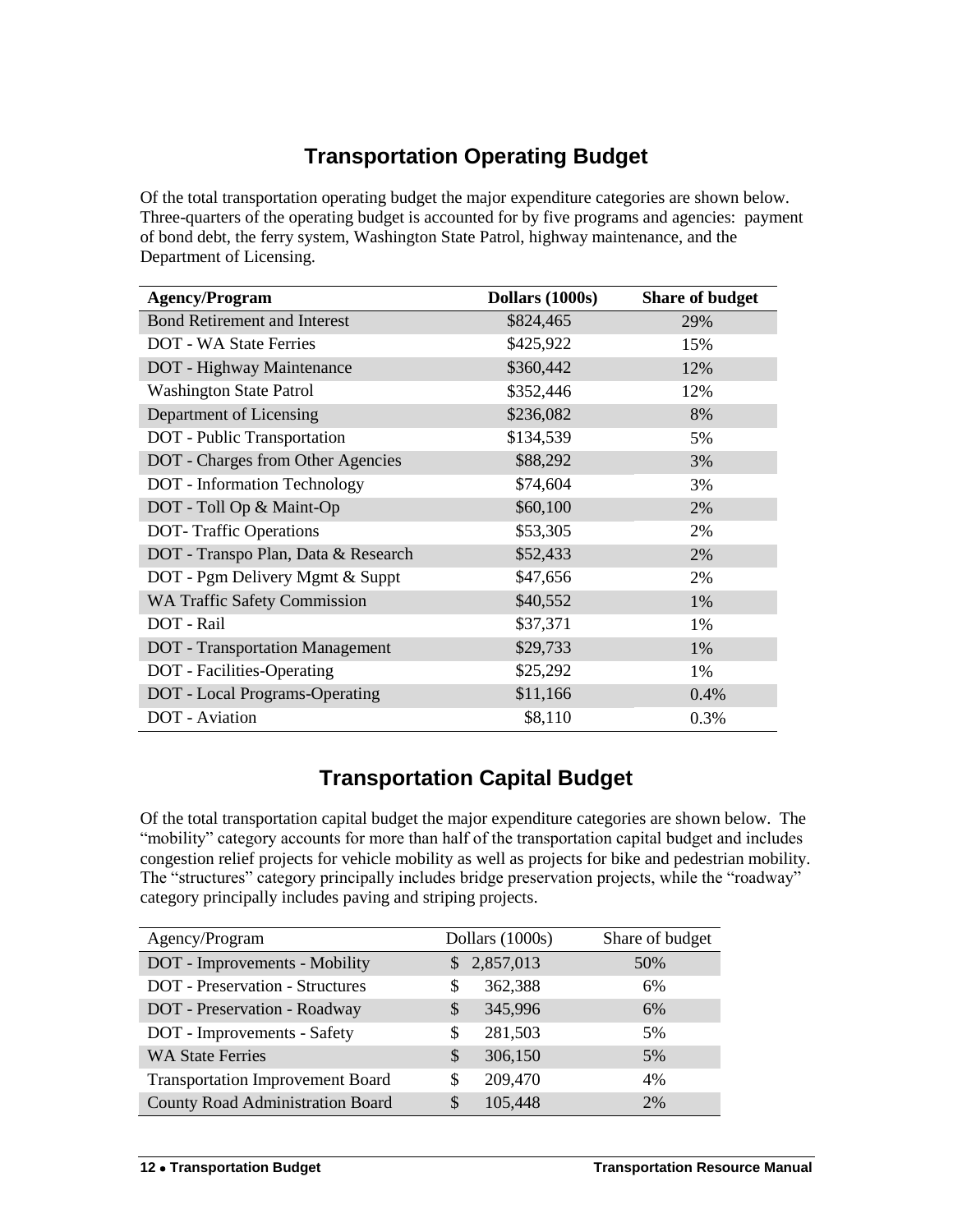# **Revenue Sources for the Transportation Budget**

<span id="page-4-0"></span>The revenues available for transportation purposes may be classified into four categories: state funds (including taxes and fees), bonds, federal funds, and local funds. These funds are appropriated through the transportation budget. Amounts distributed by statute directly to cities and counties are not appropriated through the budget (and are not included in chart totals). The sources of transportation funds are displayed in the pie graph below and are estimated at \$8.2 billion for the 2009-11 biennium.



### **2009-11 Transportation Funding (Based on 2010 Supplemental Budget/Forecast)**

### Gas Tax

Washington State has a 37.5 cent per gallon gas tax on gasoline and diesel fuels as of July 1, 2008.

Prior to 2003, the last gas tax increase was approved by the Legislature in 1991. In 1990, the tax was increased by four cents; in 1991 the tax was increased by an additional penny. In 2003 and again in 2005, the Legislature enacted gas tax increases as part of the Nickel package and the Transportation Partnership Act.

 **The Nickel Package:** The 2003 Legislature adopted a ten-year transportation revenue package of \$4.2 billion, of which \$3.6 billion were funds restricted to highway purposes and \$600 million were flexible funds.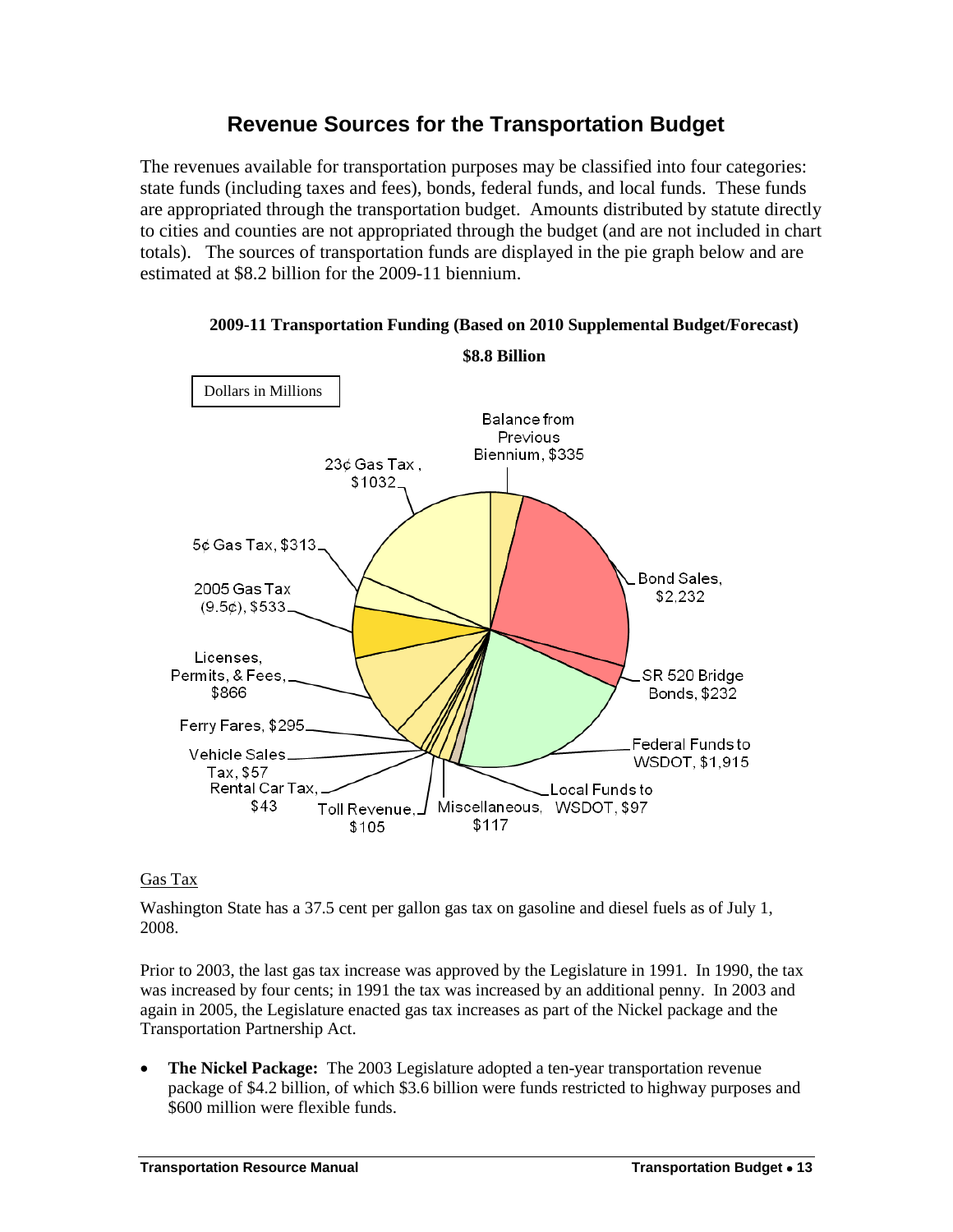Known as the "Nickel" package, the 2003 finance package included:

- $\triangleright$  5 cent increase of the gas tax;
- $\geq 15$  percent increase in weight fees:
- $\triangleright$  three tenths of one percent increase in the sales tax on cars; and
- $\triangleright$  increase of the license plate retention fee to \$20.

At the time of passage, the 2003 Nickel package funded \$3.7 billion in highway improvements and \$475 million in program increases for non-highway purposes.

Funding for activities eligible for  $18<sup>th</sup>$  amendment funds included:

- $\geq$  \$3 billion for congestion relief projects, of which \$700 million were for high-occupancy vehicle lane improvements;
- $\geq$  \$211 for safety projects, most of which was for design, right-of-way acquisition, and environmental compliance for the Alaskan Way Viaduct replacement project;
- $\geq$  \$145 million for preservation; and,
- approximately \$300 million for ferry system improvements.

Funding for non-highway purposes included:

- $\geq$  \$236 million in public transportation investments
	- o \$30 million increase in the commute trip reduction tax credit;
	- o \$30 million for new van pools;
	- o \$75 million for rural transit agency grants; and,
	- o \$98 million for special needs transportation grants to transit agencies and private non-profit transit service providers.
- **The Transportation Partnership Package:** In 2005, the Legislature enacted the Transportation Partnership Act (TPA) to continue to address the significant transportation needs of the state, including the replacement of major facilities such as the SR 520 Bridge and the Alaskan Way Viaduct (AWV). The TPA funding package was estimated to raise \$8.5 billion over a 16-year period, including a 9.5 cent gas tax increase phased in over four years and vehicle weight fees on cars, light trucks, and SUVs. Of the estimated total, \$7.1 billion must be spent on highway purposes and \$1.4 billion are flexible funds which may be used for non-highway purposes.

Funding for activities eligible for  $18<sup>th</sup>$  amendment funds totaled an estimated \$7.7 billion and included:

- $\triangleright$  \$2 billion for replacement of the Alaskan Way Viaduct and seawall;
- $\geq$  \$500 million for replacement of the SR 520 Bridge;
- Almost \$3 billion for congestion relief, including \$972 million for I-405 improvements;
- $\geq$  \$678 million for bridge replacement, seismic retrofit of bridges, and other safety projects;
- $\triangleright$  \$80 million for local grant programs (TIB, CRAB);
- $\geq$  \$185 million for ferry investments, including \$67 million for an additional vessel;
- $\triangleright$  \$523 million for local and state freight mobility projects; and,
- $\geq$  \$108 million for environmental mitigation projects.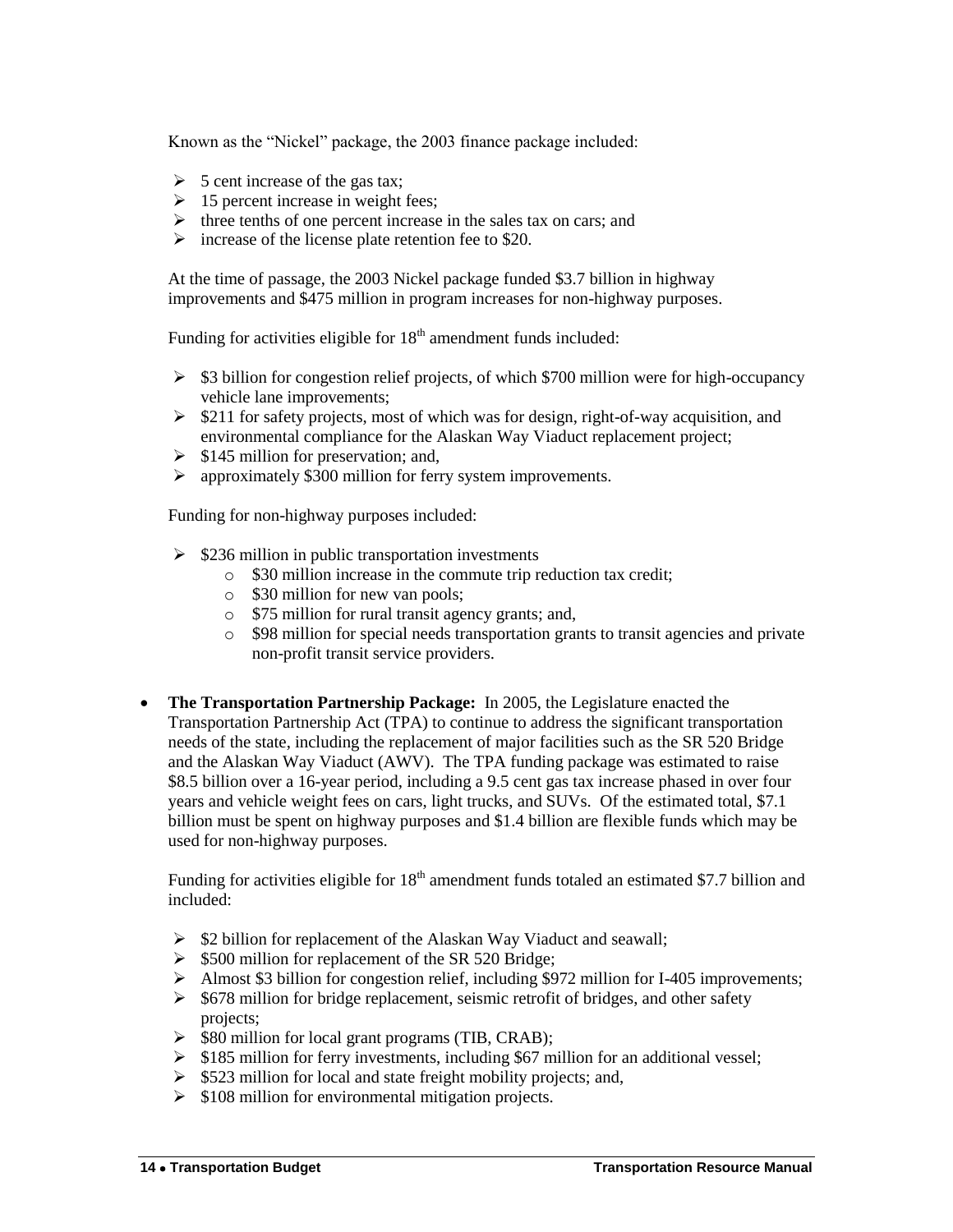Funding for non-highway purposes totaled \$680 million and included:

- $\triangleright$  \$340 million for regional transit grants and the Office of Transit Mobility;
- $\triangleright$  An additional \$55 million for special needs transit grants;
- $\geq$  \$58 million for pedestrian safety grants, including Safe Routes to Schools and Safe Routes to Transit;
- $\triangleright$  An additional \$12 million for the Commute Trip Reduction tax credit program;
- $\geq$  \$95 million in passenger rail investments; and,
- $\geq$  \$120 million in freight rail investments.

# **Distribution of the 37.5¢ Gas Tax (\$2.5 billion)**

- <span id="page-6-0"></span> $\geq 11.95$  cents is distributed to local governments, either directly or through grants distributed by the Transportation Improvement Board and the County Road Administration Board.
- $\triangleright$  The remaining 25.55 cents is retained by the state and appropriated in the transportation budget.

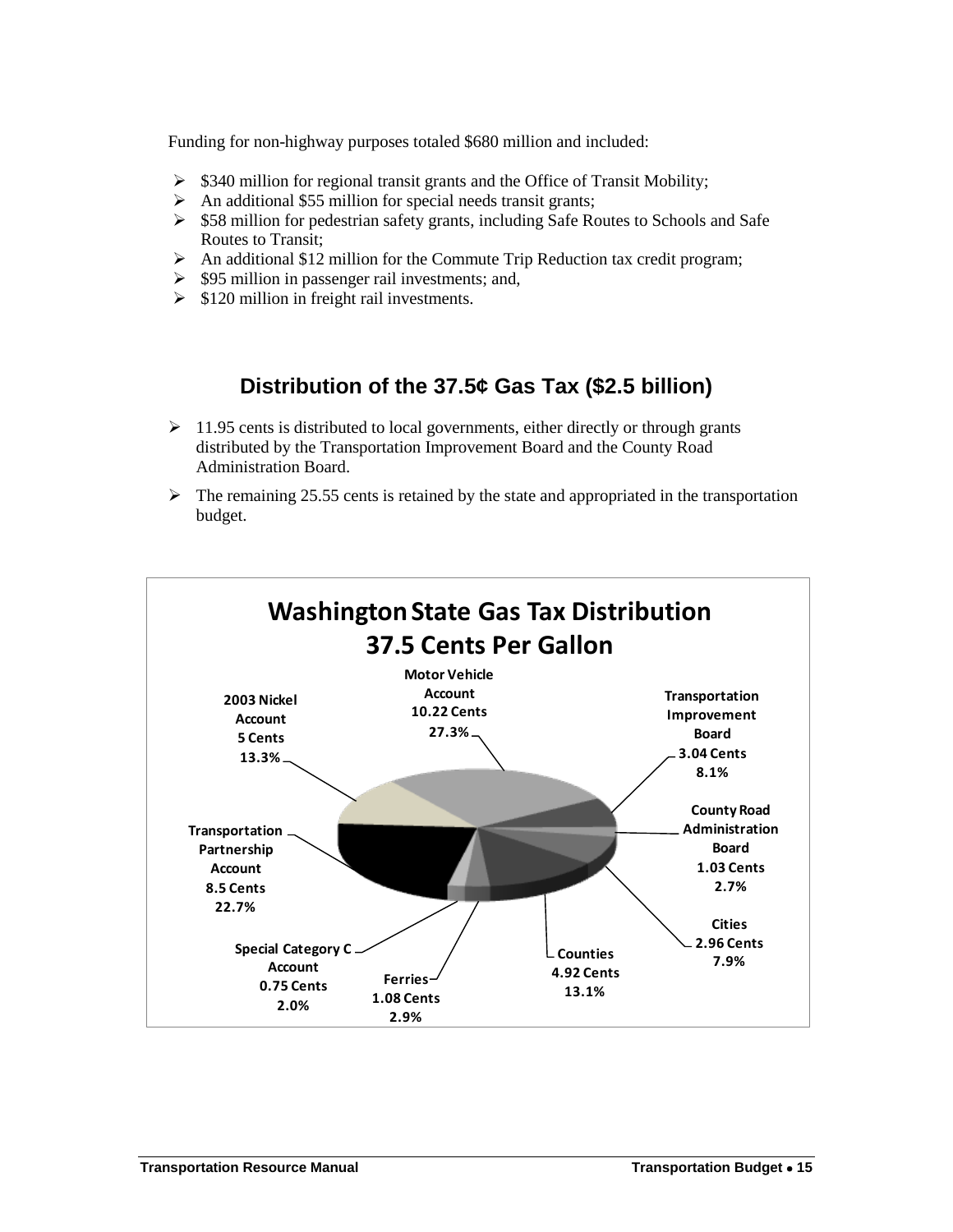- **Motor Vehicle Account**/**State Highway Program** 10.21 cents deposited into the Motor Vehicle Account. Primarily used for state highway related expenditures.
- **Special Category C** 0.75 cents deposited into the Motor Vehicle Account for high-cost highway projects.
- **Ferry Capital** 0.55 cents deposited into the Puget Sound Capital Construction Account for the construction and maintenance of the state's ferries and terminals.
- **Ferry Operations** 0.54 cents deposited into the Puget Sound Ferry Operations Account for the operation of the state ferry system.
- **Transportation 2003 (Nickel) Account** 5 cents deposited into the Transportation 2003 (Nickel) Account for designated projects. This amount will expire when the projects are completed and the bonds associated with this revenue stream are retired.
- **Transportation Partnership Account 2005 (TPA) 9.5 cents deposited into the** Transportation Partnership Account for designated projects. 1 cent of the 9.5 cents is distributed directly to cities (1/2) and counties (1/2).
- **Cities** 2.96 cents distributed directly to cities based on population, for construction, maintenance, and policing of city streets.
- **Counties** 4.92 cents distributed directly to counties for construction, maintenance, and policing of county roads. Of this amount, 10% is evenly distributed, 30% by population, 30% based on annual road costs, and 30% based on needs for construction and maintenance.

#### **Transportation Improvement Board**

- $\circ$  Urban Arterial Trust Account 1.74 cents distributed by the Transportation Improvement Board through grants for the Arterial Improvement Program, Small City Program, Pedestrian and Mobility Program, and the City Hardship Assistance Program.
- $\circ$  Transportation Improvement Account 1.30 cents distributed by the Transportation Improvement Board as grants for congestion projects in cities with populations greater than 5,000.
- **County Road Administration Board**
	- o **Rural Arterial Program** .58 cents deposited into the Rural Arterial Trust Account. The account is administered by the County Road Administration Board and the funds are distributed to counties as grants for construction and reconstruction of rural arterials.
	- o **County Arterial Preservation Program** .45 cent deposited in the County Arterial Preservation Account distributed by the County Road Administration Board for structural integrity and safety of county arterials.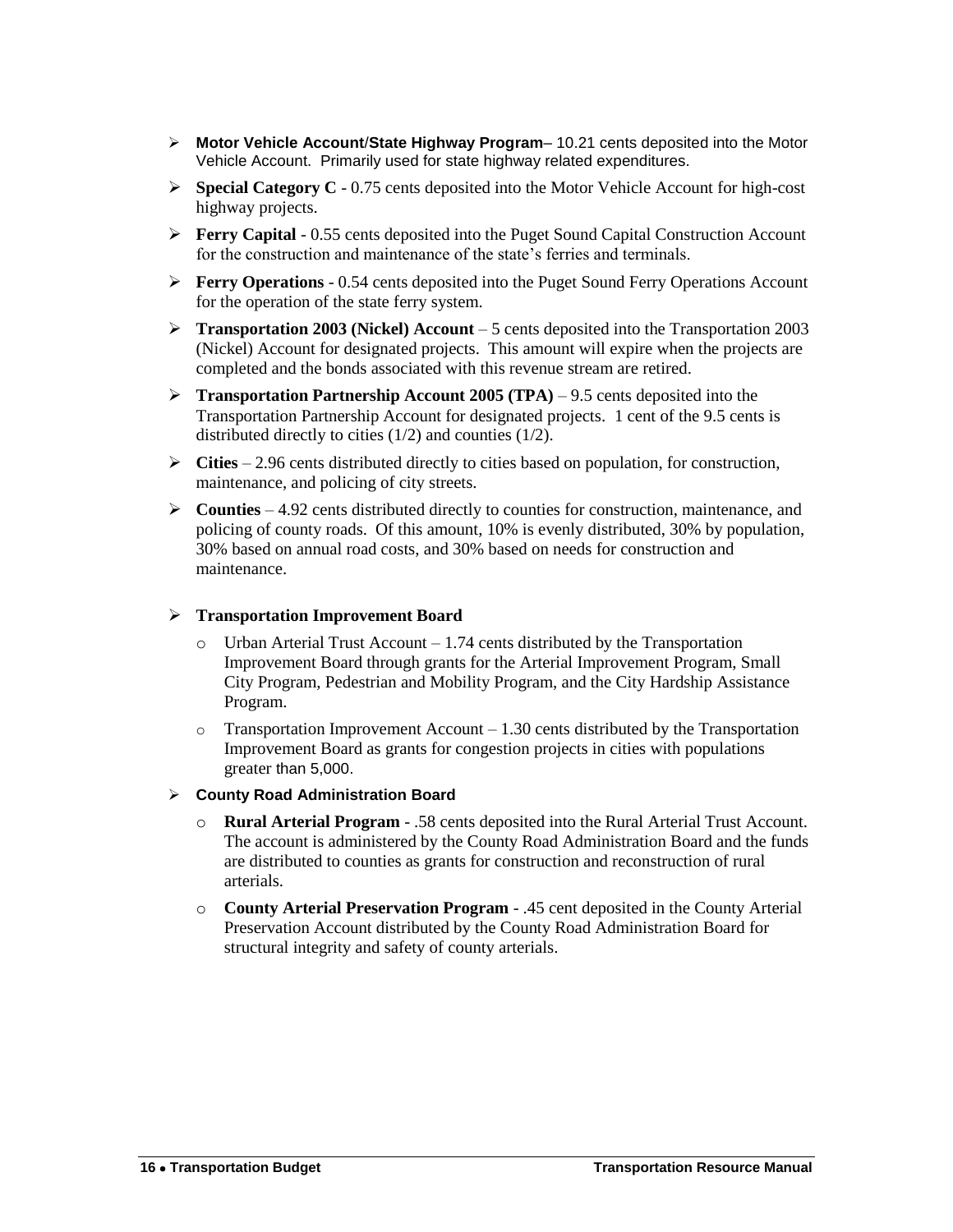### **Licenses, Permits and Fees**

Licenses, permits, and fee revenues are primarily generated from the \$30 vehicle license fee and the combined license fee paid by trucks (commonly called the gross weight fee). Other fees include title fees, vehicle inspection fees, and special permit fees.

In 2003, the gross weight fee was increased 15%. Other licensing fees were used to pay for programs to retrofit school buses to reduce pollution and for the Neah Bay rescue tug to respond to disabled vessels in the Strait of Juan de Fuca.

Licenses, permits, and fees are the second largest source of state funds for transportation, and are distributed as follows:

#### **License Permits and Fees Revenue for Distribution (Both Motor Vehicle & Driver Related) 2009–11 biennium: \$1,071.0 million**



LPF and Driver Related Revenue Distribution based on the November 2010 Transportation Revenue Forecast Components may not add due to rounding

#### **Ferry Fares**

Ferry passengers pay a toll (fare). The fares vary significantly for different routes and seasons. Currently, the fares cover approximately 76% of state ferry operating costs. Ferry fares for the 2009-11 biennium are estimated at \$295 million.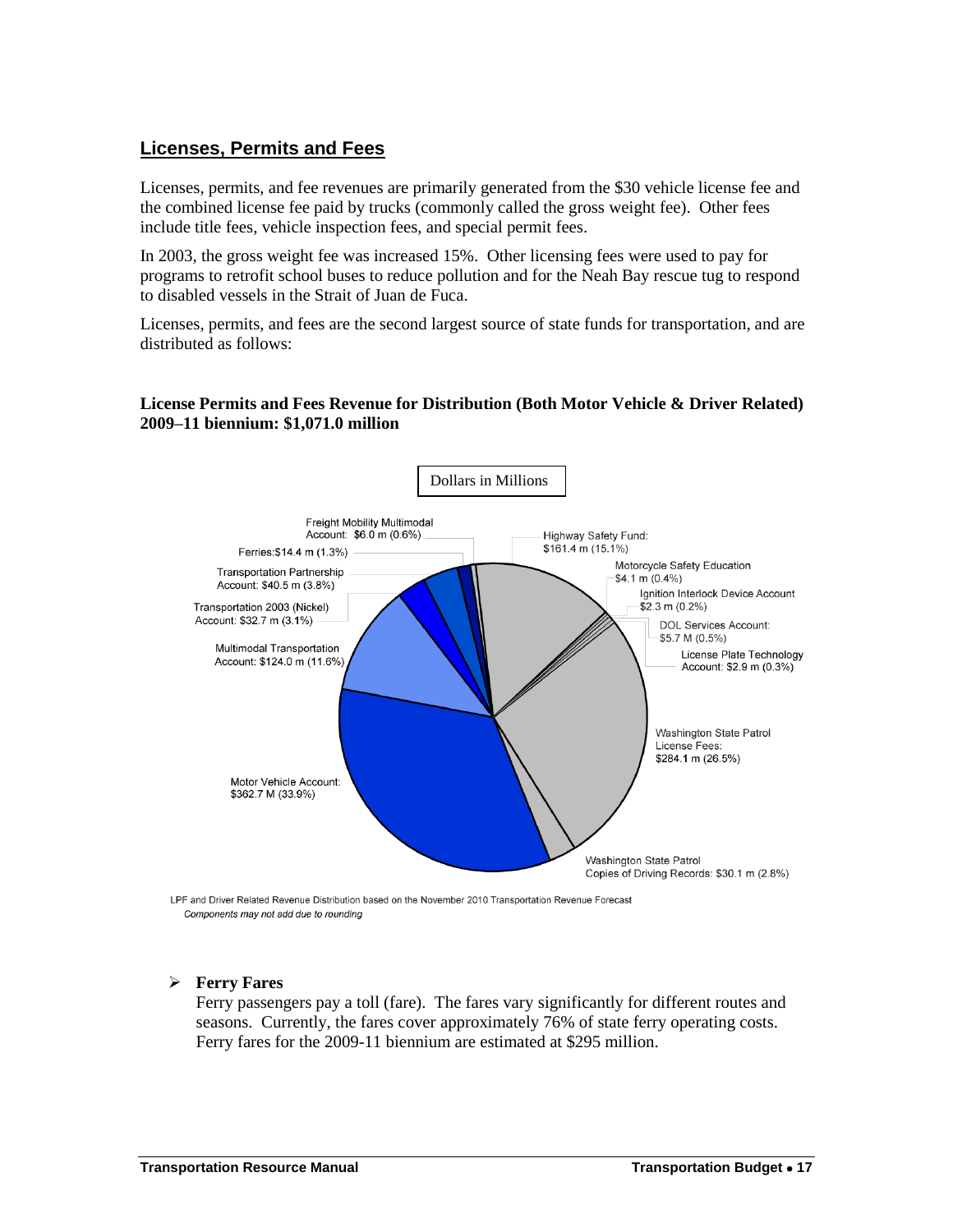#### **Vehicle License Fees**

This fee is the annual registration fee for cars, motorcycles, travel trailers, trailers and motor homes. The \$30 license fee is distributed to the State Patrol Highway Account (\$20.35 for each renewal and original), to the Puget Sound Ferry Operating Account (2.02 for originals and \$.93 for renewals), with the remainder being distributed to the Motor Vehicle Account.

The combined licensing fee collected from trucks is based on gross weight. This fee is distributed to the State Patrol Highway Account (22.36%), Puget Sound Ferry Operations Account (1.375%), Nickel Account (5.237%), Transportation Partnership Account (11.533%) and the Motor Vehicle Account (59.495%).

In 2005, a new passenger vehicle weight fee was established. These fees are distributed to the Multimodal Account, however, \$6 million per biennium is transferred to the Freight Mobility Multimodal Account and \$5 million per biennium is transferred to the Transportation Infrastructure Account for rail projects.

In 2005,the combined licensing fee for trucks under 8,000 pounds was increased. The first \$6 million each biennium is distributed to the Freight Mobility Investment Account, the remainder is distributed to the Transportation Partnership Account.

In 2005, a \$75 annual motor home weight fee was also imposed and is distributed to the Multimodal Account.

#### **Driver Licenses**

The Department of Licensing collects fees to cover costs associated with licensing drivers. In recent years, a portion of these funds have been transferred to other accounts. The fees that generate the greatest amount of revenue are driver license fees and the sale of drivers abstracts. Other license fees include motorcycle and commercial drivers' license endorsements.

#### **Vehicle Sales Tax**

The 2003 new revenue legislation created a 0.3% sales tax on used vehicle purchases. These revenues, along with the rental car sales tax, generate most of the funds used for non-highway purposes.

### **Rental Car Sales Tax**

Washington State has a 5.9% sales tax on rental cars. In terms of flexible revenue sources, the rental car tax is the second largest contributor to the Multimodal Transportation Account.

### **Other Revenue**

Other revenue sources include interest earnings on fund balances, aircraft fuel taxes, ferry concessions, speeding fines in school zones, sales of Department of Transportation rightof-ways, and transfers from existing fund balances.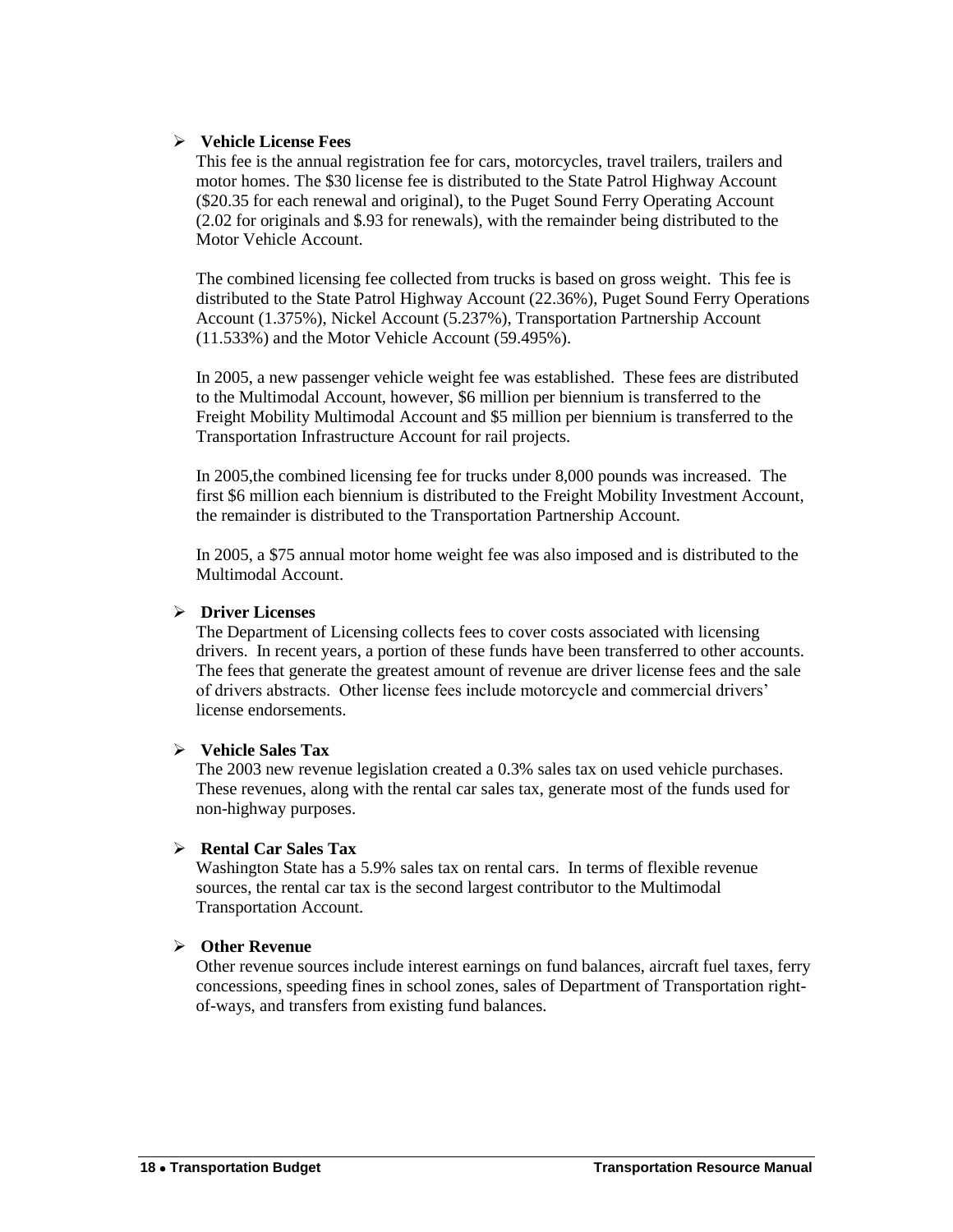### **Bonds**

- Initially, cash was used to pay for transportation improvements. During and after the depression, however, public debt was incurred for highway construction projects.
- Debt financing increased or decreased, depending on the availability of tax revenues and the magnitude of needed improvements.
- Transportation bonds are ultimately backed by the full faith and credit of the state (general obligation) but have other sources of repayment that constitute the primary source for debt service. Highway bonds are first backed by gas tax revenues and are exempt from statutory or constitutional debt limits.
- In 2003, \$2.6 billion in bonds were authorized for transportation 2003 projects backed by a five cent increase in the gas tax. Also in 2003, \$349 million in bonds were authorized and were backed by revenues from the Transportation Multi-Modal Account. These multi-modal account bonds are subject to the state's debt limit.
- In 2005, \$5.1 billion in bonds were authorized for sale to provide funds for the location, design, right of way, and construction of selected projects and improvements identified as 2005 Transportation Partnership Projects. These bonds were backed from revenues from a phased-in 9.5 cent per gallon gas tax increase.
- In 2007, The bond authorization for Special Category C improvements was increased from \$330 million to \$600 million. The bond authorization for Transportation 2003 projects was increased from \$2.6 billion to \$3.2 billion, and the bond authorization for Transportation 2005 projects was increased from \$5.1 billion to \$5.3 billion. The bond authorization for urban arterials was also increased by \$50 million.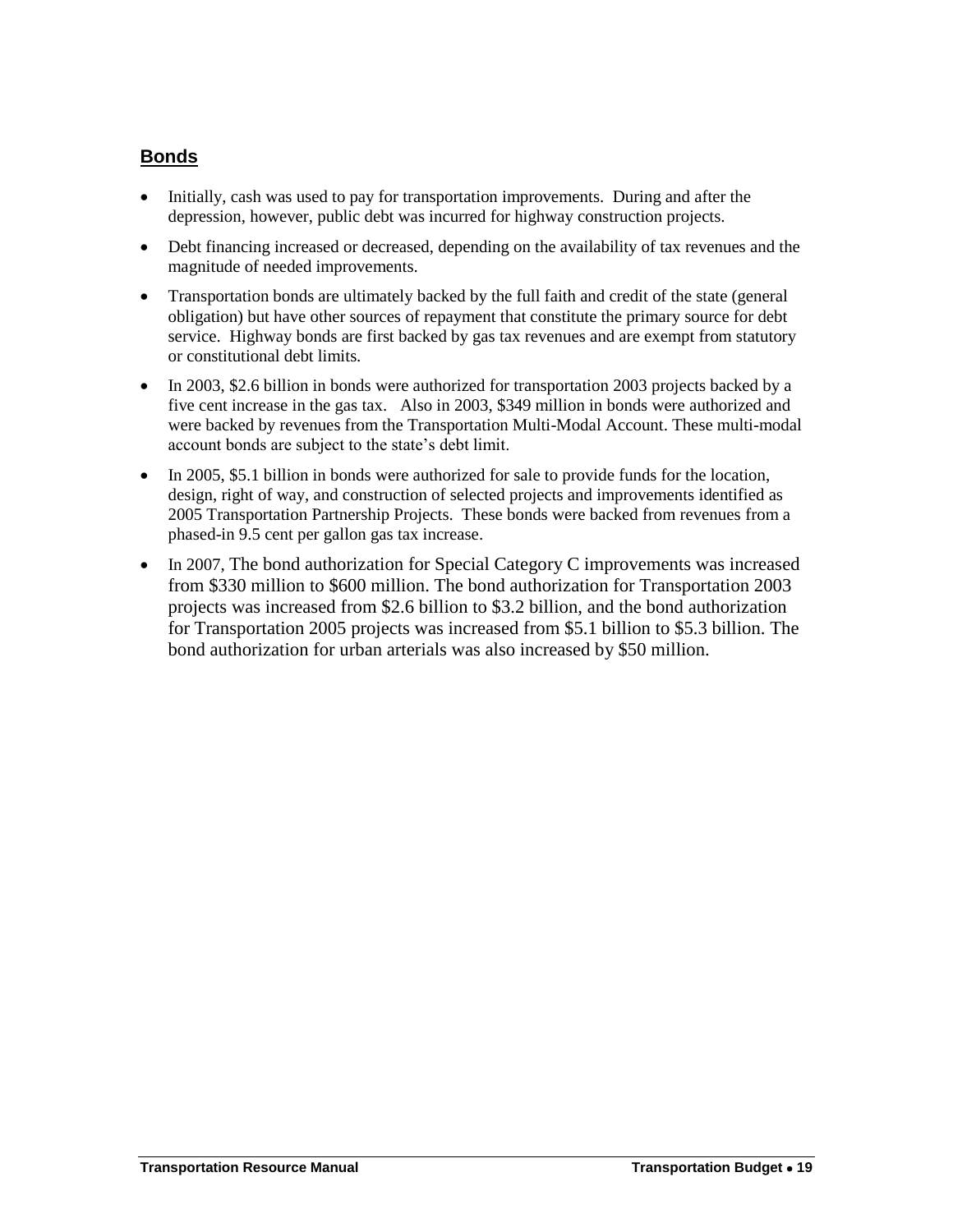The chart below illustrates the increasing amount of debt service as a percent of the state portion of the gas tax. The debt service peaks around 70% of total state gas tax revenues in 2016-18.



**Debt Service as a Percent of the State's Overall Share of the Gas Tax**

### **Federal Funding**

- The Transportation Equity Act for the 21<sup>st</sup> Century (TEA-21). TEA-21 provided six years' (Federal Fiscal Years 1998-2003) of federal funding for highways, bridges, highway safety, mass transportation (including transit, rail, air, ferry systems), transportation enhancements (e.g., bicycle/pedestrian facilities), and environmental issues. Intermodal Surface Transportation Efficiency Act of 1991 (ISTEA) preceded TEA-21.
- The current law containing the Federal six-year appropriation was signed by the President on August 10, 2005, and is known as the Safe, Accountable, Flexible, Efficient Transportation Equity Act (SAFETEA-LU). The act reauthorized federal surface transportation programs through the end of Federal Fiscal Year 2009.
- In addition to earmarks, federal funding comes to Washington through a number of programs. *(See Federal Funding section for program details)*.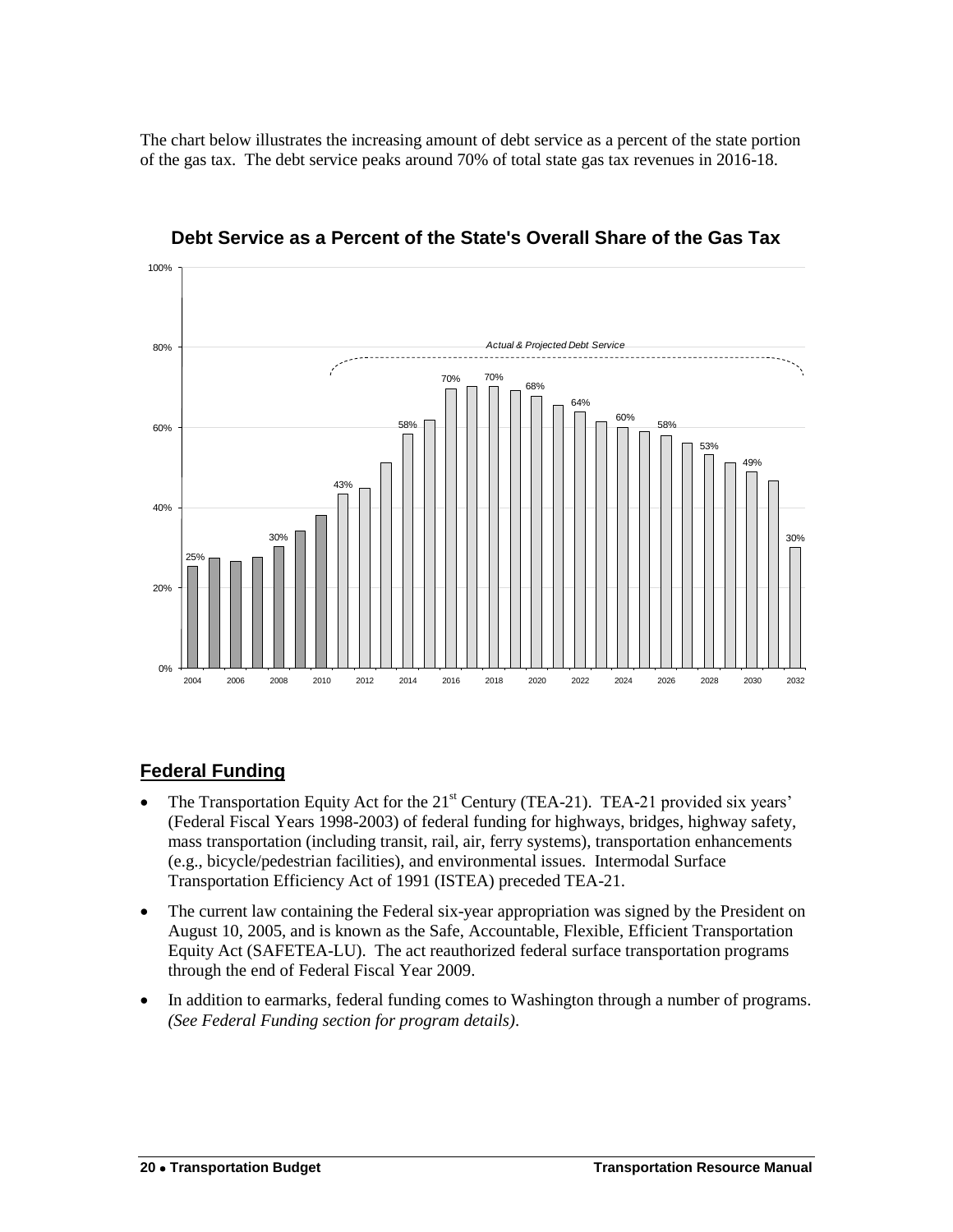# **Transportation Budget Process**

- <span id="page-12-0"></span> Each summer transportation agencies prepare budget submittals per instructions from the Office of Financial Management (OFM). In even numbered years the agencies are preparing for the upcoming biennial budgets and in odd numbered years they are preparing for the first supplemental budget.
- The Governor submits a biennial transportation budget to the Legislature, which contains proposed expenditures for each of the transportation agencies.
- Each year the Governor's budget is introduced in both the House and Senate but, by tradition, the House and Senate alternate each biennium in initiating the passage of the budget. In 2011, the House will initiate the budget. It is also traditional that the budget release occurs shortly after the Spring revenue forecast. In odd numbered years, the forecast is released in mid-March, in even numbered (supplemental) years, the forecast occurs in February.
- After the Governor's budget is introduced and referred to the House or Senate Transportation Committee, the following typically occurs:
	- The Governor's budget office presents the Governor's budget recommendations
	- Agencies present their budget requests to the committee
	- $-$  Public hearing(s) are held
	- Work sessions are held to provide members an opportunity to debate issues, ask questions, explore issues, and develop potential amendments to the budget
	- An executive session is held when the members are ready to vote on the budget, including all of the proposed amendments
- After the budget bill is passed out of the transportation committee it is sent to the full House or Senate body for consideration.
- The Rules Committee has responsibility for scheduling the hearing of the budget bill (and all others) on the floor of the House or Senate.
- After the Rules Committee places the budget on the legislative calendar for an introductory reading, it is placed on the Second Reading calendar.
- Once the bill is on the Second Reading calendar, any member of the legislative body can offer amendments.
- A simple majority vote is required for Final Passage (called Third Reading). (A 60% vote of both houses is required for Final Passage of bond authorization bills.)
- If passed, the budget bill goes to the opposite legislative body where the entire process is repeated.
- Usually the budget bill passed by one legislative body is not identical to that passed by the other. If neither House nor Senate is willing to accept the other's version, differences are often resolved by appointing members from each legislative body to a Conference Committee.
- A simple majority vote by each legislative body is then necessary for adoption of the Conference version of the budget. Amendments to the Conference version are not permitted.
- The budget, as adopted, is then sent to the Governor's Office for signature and enactment. The Governor may veto all or portions of the budget bill.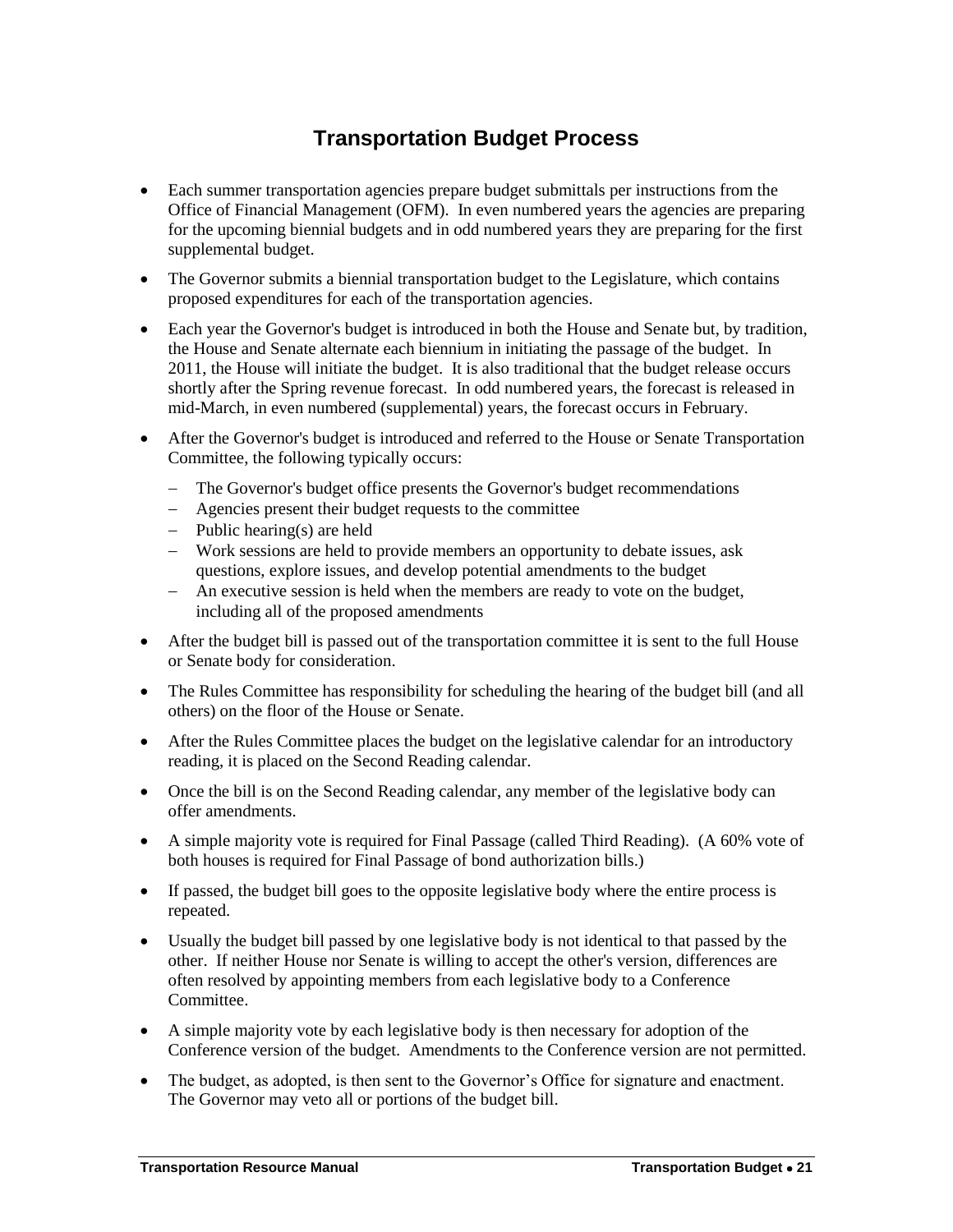# **Miscellaneous Budget Information**

- <span id="page-13-0"></span>• The state operates on a biennial basis starting July 1 of each odd-numbered year. The federal government budgets for one year at a time, with a fiscal year that starts on October 1. Local governments generally have annual budgets based on the calendar year.
- Appropriation sections in budget bills are not codified (i.e., are not incorporated into the Revised Code of Washington, or RCW). Language in these sections lapses at the end of the biennium that it addresses. Codified law may be modified in an appropriations bill if the total section of law is set forth.
- Expenditure authority of agencies is limited by funding levels and proviso language included in budget legislation.
- Non-budget bills may also contain appropriations.
- The Governor is required to propose the biennial budget to the Legislature by December 20 preceding the budget session. Supplemental budgets are required to be submitted not less than 20 days prior to session.
- The Governor may veto whole sections of the budget bill or individual appropriation items within a section.
- A biennial budget may be amended during the biennium it addresses in a supplemental budget bill. Supplemental budgets are commonly adopted in each of the two sessions that occur during a biennium.
- During the legislative session, budgets and bills required to complete the budget are exempt from the normal cutoff dates. Several days are generally provided after the cutoffs to deal with budget matters.
- Bills authorizing the sale of bonds require a 60% vote for Final Passage. A simple majority is required on all prior votes and in committee.
- While there are separate operating and capital budgets for general government, the transportation budget addresses both operating and capital expenditures for transportation agencies.
- A large number of transportation capital appropriations are made on a programmatic basis, that is, the appropriations are provided from agency management based on statutory priorities. The Department of Transportation, the Transportation Improvement Board, and the County Road Administration Board determine projects based on priority arrays developed according to statutory law. The Legislature typically provides funding for entire programs based on the priority array, but provides general direction by publishing project lists indicating its policy direction.
- Beginning with the 1990 transportation revenue increase, the Legislature has provided more project specific direction. In 1990, the Legislature established the Category C program which initially earmarked the additional portion of the gas tax dedicated to state projects to specific projects. Those revenues are now primarily dedicated to debt service for improvements on Seattle's First Avenue bridge, SR 18, and the Spokane N/S freeway.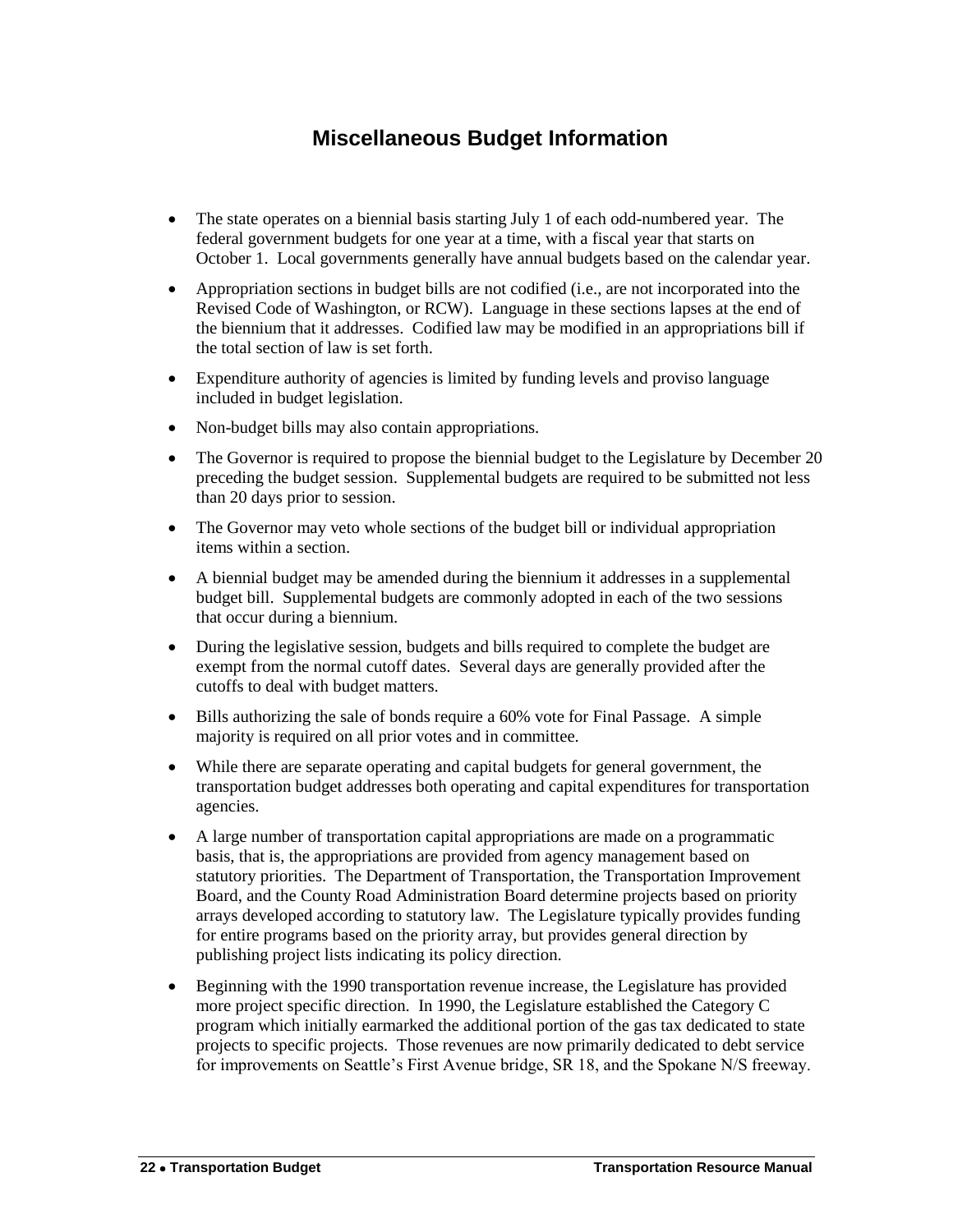- In 2002, the Legislature submitted Referendum 51 to the voters which asked for approval of new revenues for a specific set of highway and multimodal improvements. After the failure of Referendum 51, the Legislature subsequently passed the 2003 Transportation package that provided both highway and multi-modal revenues for a list of projects referred to in the budget.
- In 2005, the Legislature enacted the Transportation Partnership Account. Expenditures from this account must only be used for projects or improvements identified as 2005 transportation partnership projects or improvements in the omnibus transportation appropriations act, including any principal and interest on bonds authorized for the projects or improvements.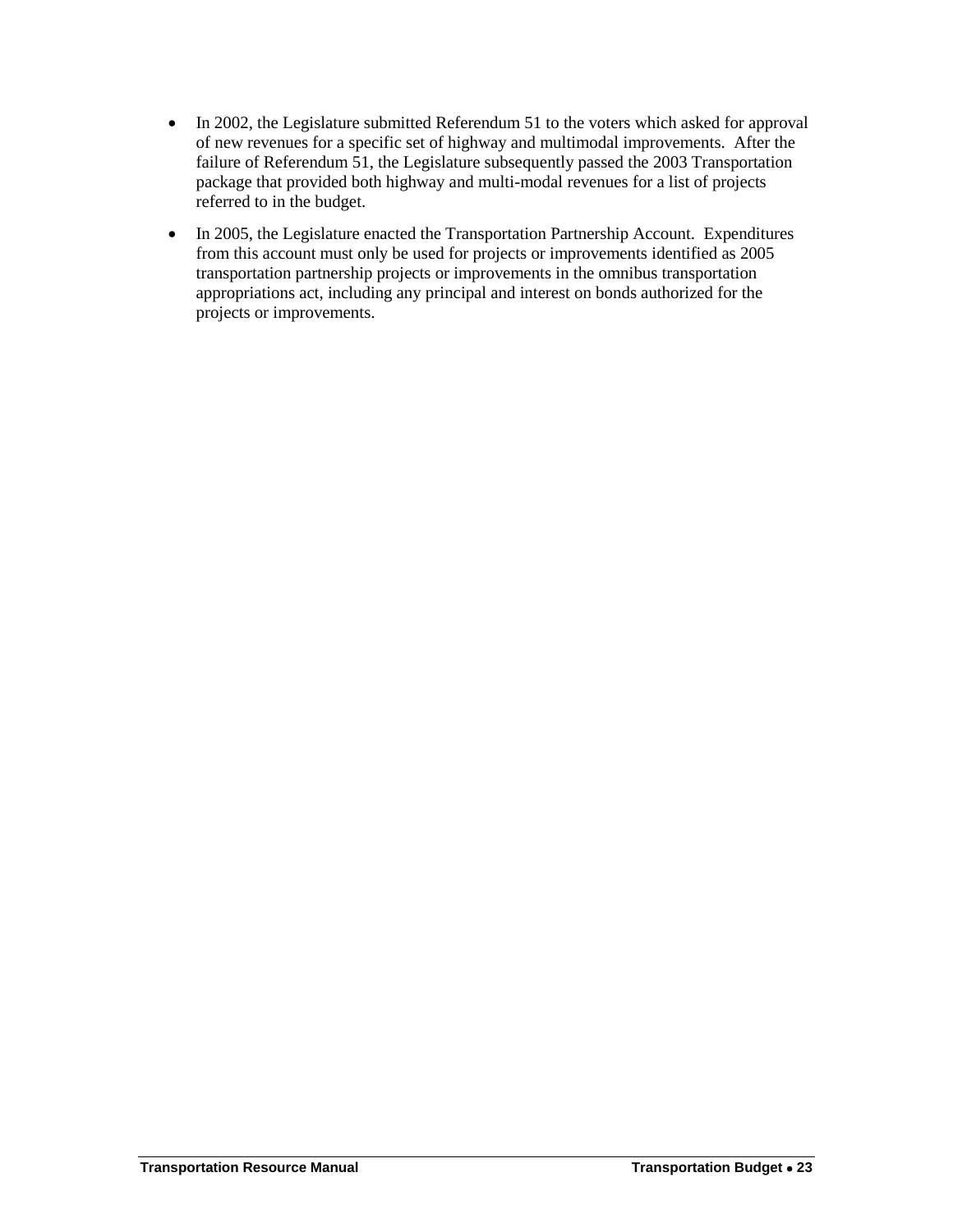# <span id="page-15-0"></span>**Recent Initiatives, Referenda, and Legal Decisions**

### **Initiative 601 – Expenditure & Revenue Limitation**

### **Background**

In November 1993, Washington voters approved Initiative 601, which limits spending from the state's General Fund. I-601 also contains certain restrictions on tax and fee increases. The initiative is codified as Chapter 43.135 RCW.

### **Main Provisions**

• Spending limits apply only to state General Fund

The spending limits imposed by I-601 apply only to expenditures from the state General Fund. Transportation-related funds and accounts that do not reside within the state General Fund are not subject to the spending limits. Examples of such funds and accounts include the Motor Vehicle Fund (MVF) and the Transportation Fund (TF).

State agencies restricted from increasing fees

I-601 provides that fees may not be increased in any fiscal year by a percentage greater than the fiscal growth factor (reflecting population growth and inflation), unless the Legislature specifically authorizes the increase. No distinction is made between transportation-related fees and other government fees. Money charged by state government as penalties, fines, or forfeitures are not restricted by this provision.

 General tax increases are restricted, but gas tax increases are probably not subject to the same restrictions. The initiative is unclear how revenue restrictions may apply to non-General Fund revenues. I-601 requires a two-thirds vote of the Legislature for tax increases. However, the same clause also states that any new revenue generated by such a tax increase is subject to the state spending limit. Since the spending limit applies only to the General Fund, it could be argued that only tax increases flowing into the General Fund are subject to this limitation.

The state's motor fuel taxes ("gas tax") are deposited into the Motor Vehicle Fund, which is a separate trust fund maintained solely for highway purposes, as required by Amendment 18 of the state Constitution. Since the gas tax is not deposited in the General Fund, it is unlikely that I-601's tax increase restrictions apply to the state gas tax. The same analysis applies to any revenue source that is required by Amendment 18 to be deposited in the Motor Vehicle Fund.

To date, the only case involving the application of I-601 to transportation-related funds and accounts is Western Petroleum Importers v. Friedt. This case upheld the Legislature's action to revoke a tax break given to producers of gasohol. However, this case examined a specific voter-approval section of I-601 that expired in 1995.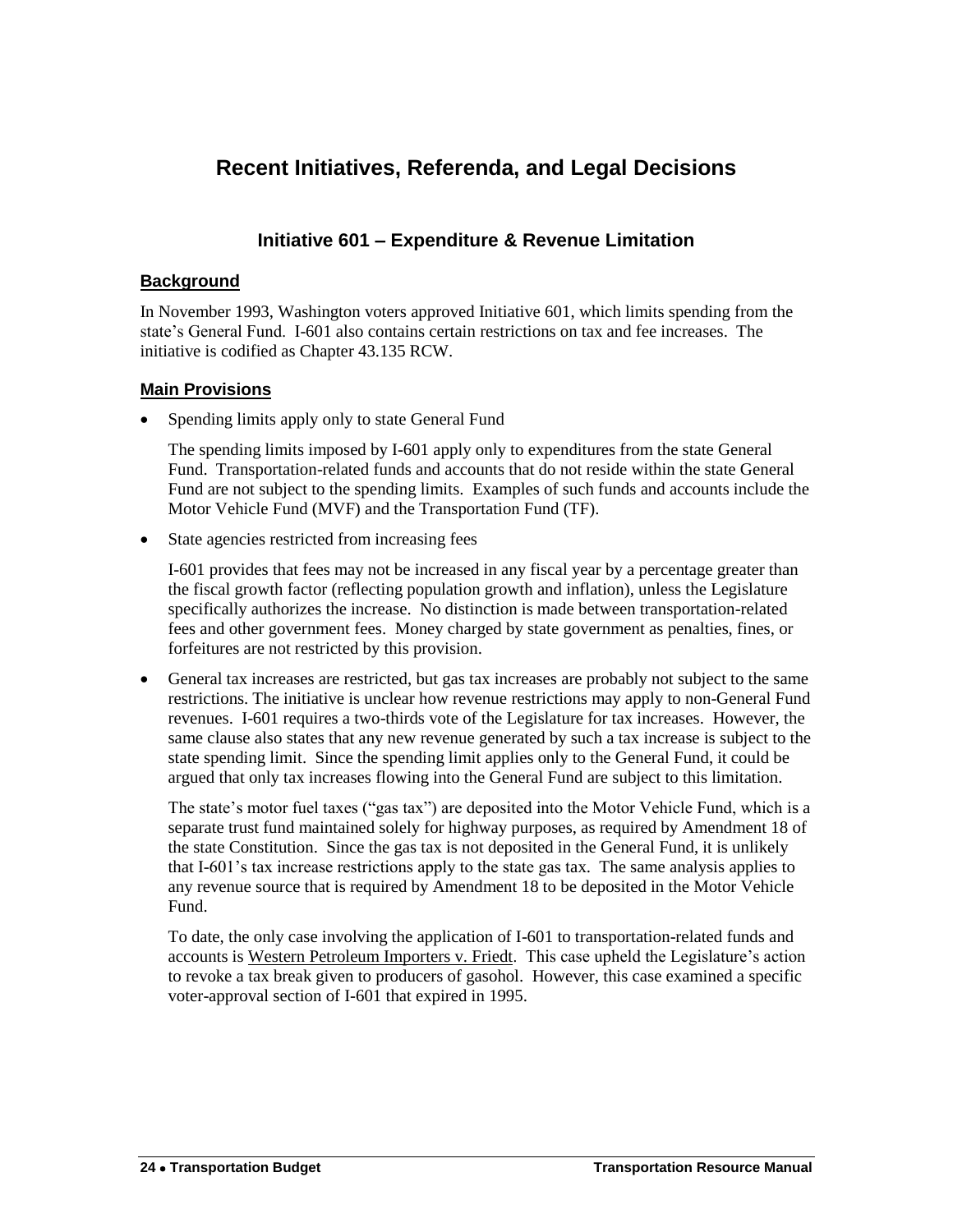### **Initiative 695 – MVET Repeal and Tax Restrictions**

### **Background**

In November 1998, Washington voters passed Referendum 49 restructuring the statewide MVET. Two of the main effects of Referendum 49 were to: 1) Reduce taxes by changing the depreciation schedule and (2) redirected 39.5% of MVET revenues from the state General Fund to the motor vehicle fund. The referendum also authorized \$1.9 Billion in fuel tax bonds for transportation projects and programs.

The voters passed Initiative 695 on November 2, 1999 repealing the MVET and nullifying the effects of Referendum 49. The constitutionality of the Initiative was challenged and brought before King County Superior Court. On March 14, 2000, the court ruled that the Initiative, in its entirety, was unconstitutional.

In response to the court action, on March 22 2000, the Legislature passed SB 6865 reinstating many of the provisions of the initiative (Chapter 1,  $1<sup>st</sup>$  Special Session, Laws of 2000). The State Supreme Court affirmed the Superior Court decision on October 26, 2000.

SB 6865 repealed the remaining state MVET, the state travel trailer and camper excise tax, and the state clean air excise tax in their entirety. It also increased the annual vehicle registration fee (license tab fee) to \$30 for passenger cars, cabs, motor homes, motorcycles, and tow trucks.

In the aggregate, I-695 reduced motor vehicle taxes and fees by up to \$1.1 billion in the 1999-01 Biennium and by up to \$1.7 billion in the 2001-03 Biennium. On an annual basis, I-695 reduced taxes and fees by an average of \$142 per registered vehicle. Of this loss in revenue, approximately 45% is attributed to state government, 24% to local government and 31% to local transit districts.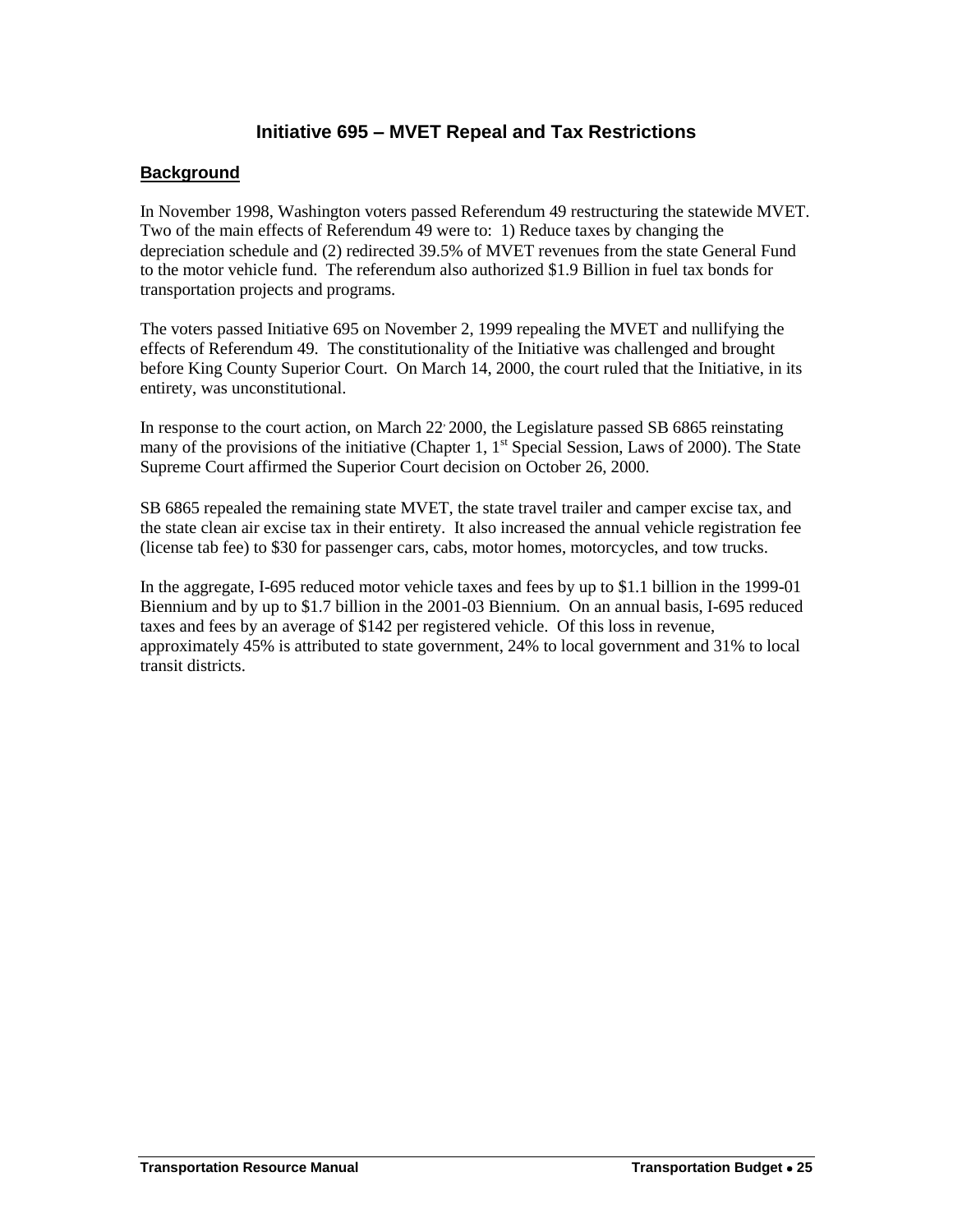### **Initiative 776 – High Capacity MVET Repeal and Local Tax Restrictions**

### **Background**

I-776 was passed by the voters on November 5, 2002.

### **Main Provisions**

- State combined license fee for light trucks the combined license fee schedule contained in RCW 46.16.070 was amended so that trucks with a Declared Gross Weight of 8,000 pounds or less pay a combined license fee of \$30.
- High Capacity Transportation MVET the authority of a Regional Transit Authority (RTA) to levy a voter-approved, high capacity transportation MVET was repealed. Sound Transit currently imposes a voter approved high capacity transportation MVET equal to 0.3% of vehicle value.
- Local option vehicle license fee the statute authorizing a county or a qualified city or town to impose a voter-approved vehicle license fee of up to \$15 per year was repealed. The following four counties had imposed the fee: Douglas, King, Pierce, and Snohomish Counties.

### **Subsequent Actions**

Prior to I-776 taking effect, a legal action was filed against the state challenging the constitutionality of I-776. This legal challenge, and other court decisions that came later, required the Department of Licensing to continue collecting the local option vehicle license fee and the higher gross weight fees during the months while the case was being decided. Douglas and Snohomish Counties chose not to join the law suit and stopped collecting the local option vehicle fee after the effective date of the Initiative.

In October 2003, the Washington State Supreme Court issued a decision holding that I-776 did not violate the Washington Constitution. Shortly after, all state and local fees were changed to comply with the Initiative. State and Local governments were ordered to refund the gross weight fees and local option vehicle fees that had continued to be collected while the suit was pending. The fees were refunded in October of 2004.

I-776 repealed the MVET for Regional Transportation Authorities (i.e., Sound Transit). However, Sound Transit had issued bonds in 1999 pledging the MVET revenue as security. In 2006, the Washington State Supreme Court upheld Sound Transit's authority to continue collecting the MVET based on Article I, section 23 of the Washington Constitution relating to impairment of contracts.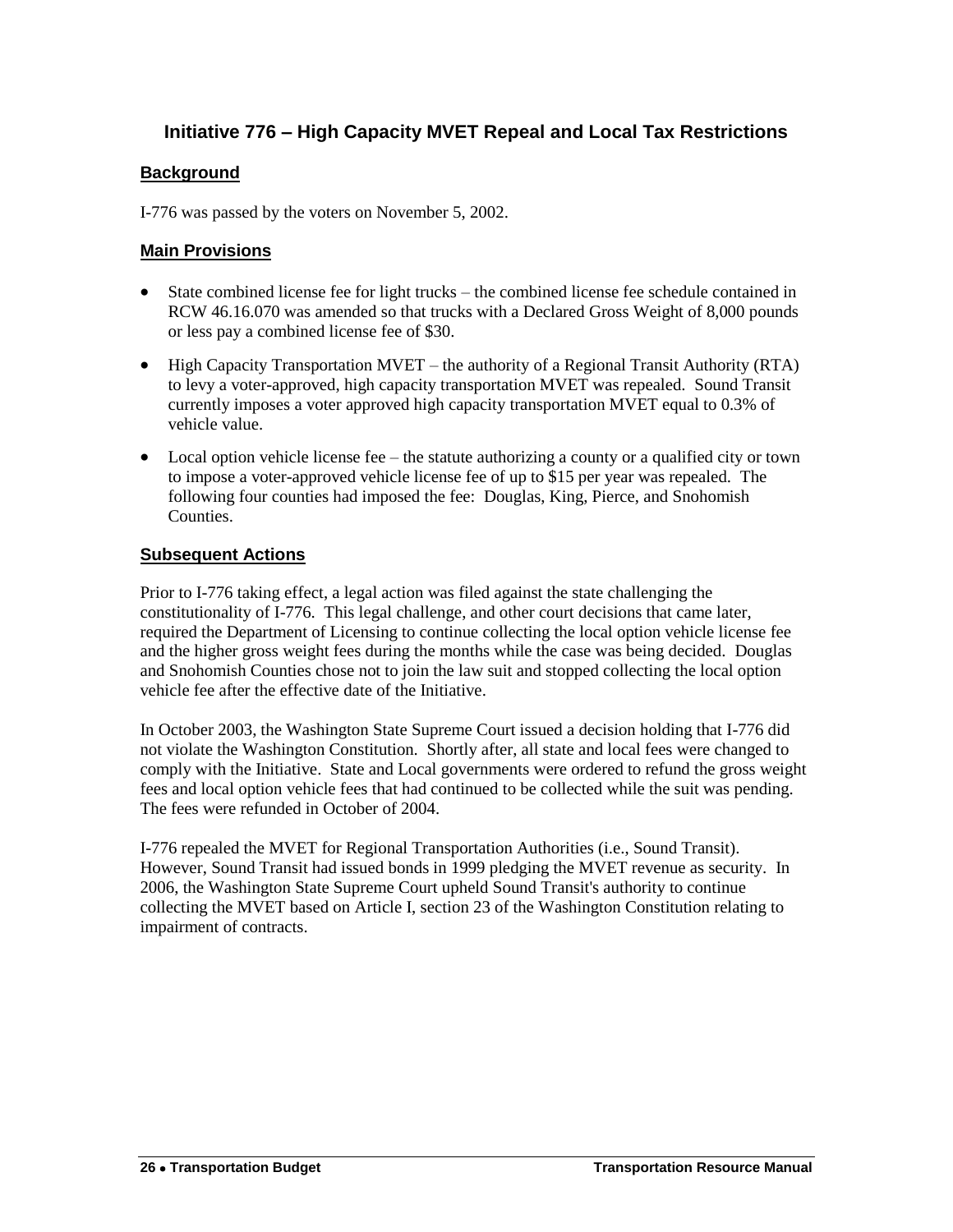### **Initiative 960—Tax and Fee Increases Imposed by State Government**

### **Background**

Initiative 960 was approved by the voters on November 6, 2007.

### **Major Provisions**

Tax increases—The Initiative declares that legislative actions that "raise taxes" require a two-thirds vote of each legislative chamber, and states that tax increases may be referred to the voters for their approval or rejection.

In addition, an advisory vote of the people is required on legislative actions that raise taxes if the legislative action is "blocked from a public vote" or is not referred to the people through referendum or initiative, and specifies voters' pamphlet information for advisory vote measures.

Fee increases--The Initiative requires prior legislative approval of fees, both when imposing new fees or raising existing fees, regardless of whether the fee increase exceeds the fiscal growth factor. A simple majority vote in each Legislative chamber is required to authorize fee increases.

Public information on tax and fee increases—The Initiative specifies requirements and processes for the Office of Financial Management to publicize a ten-year cost projection and legislators' votes on any bill raising taxes or fees.

### **Subsequent Changes**

The tax increase provisions of Initiative 960 were temporarily suspended during the 2010 Legislative session.